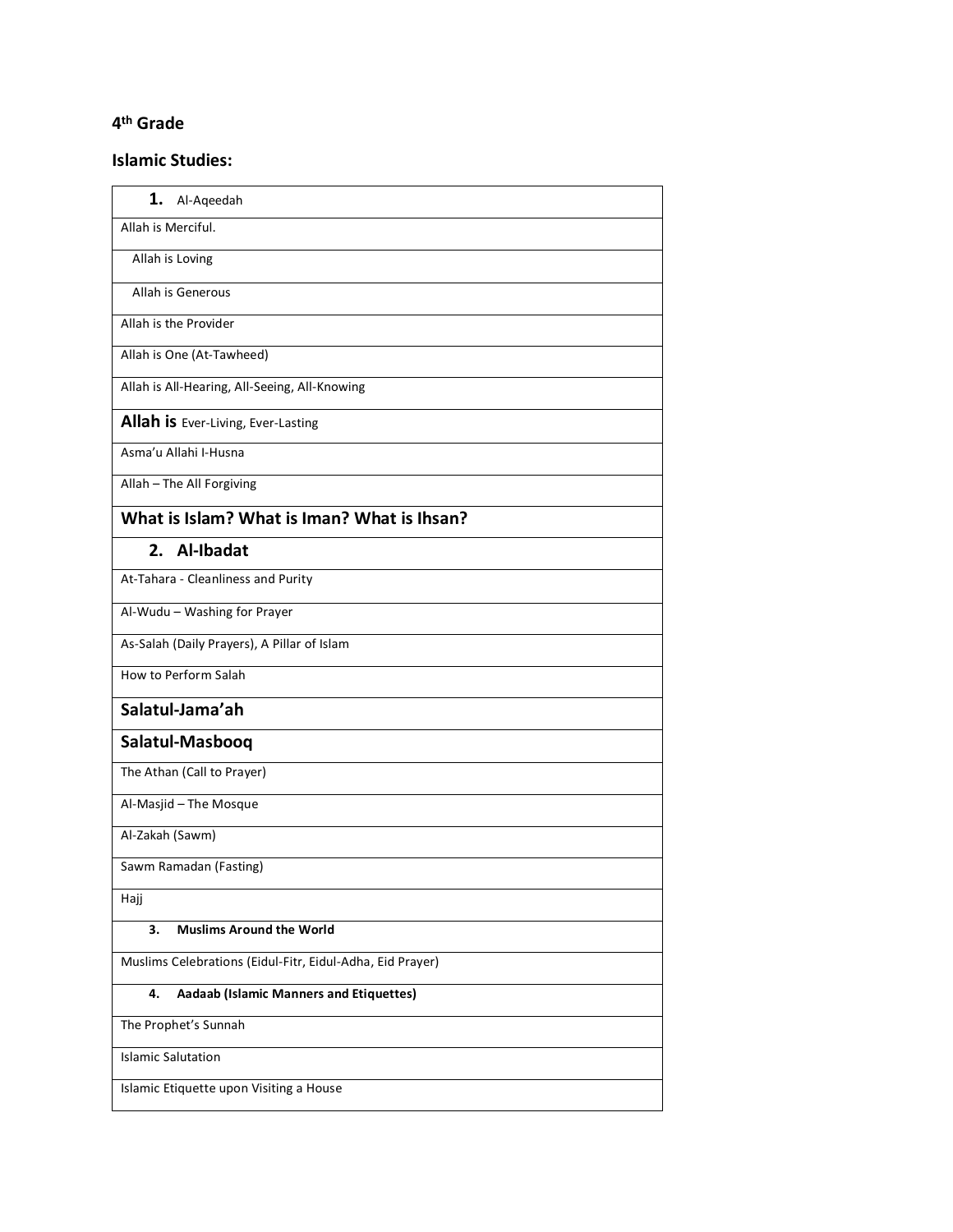| Manners of visiting the sick                                            |
|-------------------------------------------------------------------------|
| Choosing Friends                                                        |
| Telling the Truth, Keeping Promises, and Keeping the Trust of Others    |
| Al-Hadeeth<br>5.                                                        |
| What is Islam? What is Iman? What is Ihsan?                             |
| Ghusl Al-Jumu'ah                                                        |
| Salatul Jama'ah                                                         |
| The Holy Month of Ramadan                                               |
| <b>Build A Masjid</b>                                                   |
| <b>Born Anew</b>                                                        |
| Rights of a Fellow Muslim                                               |
| Serve your Mother                                                       |
| The signs of a hypocrite                                                |
| Two Words                                                               |
| Follow The Prophet's Sunnah                                             |
| Seerah - The Biography of Prophet Muhammed<br>6.                        |
| Late Childhood in Makkah, Bahira the Monk                               |
| As-Sayeeda Khadija, In Cave Hira, The Last Messenger, Waraqa Ibn Nawfal |
| 7.<br>The Stories of the Prophet                                        |
| Qabeel and Habeel - The Sons of Adam (A)                                |
| Prophet Shu'ayb (A)                                                     |
| Prophet Musa (A)                                                        |

## **Short Surah & Dua:**

| Al- Fajr, Al-Qashiya, Al-Alaq, At-Tariq |
|-----------------------------------------|
| Dua while making Wudu                   |
| Dua after completing Wudu               |
| Dua at the opening of Salaah            |
| Upon Bowing for Ruku                    |
| Upon rising from Ruku                   |